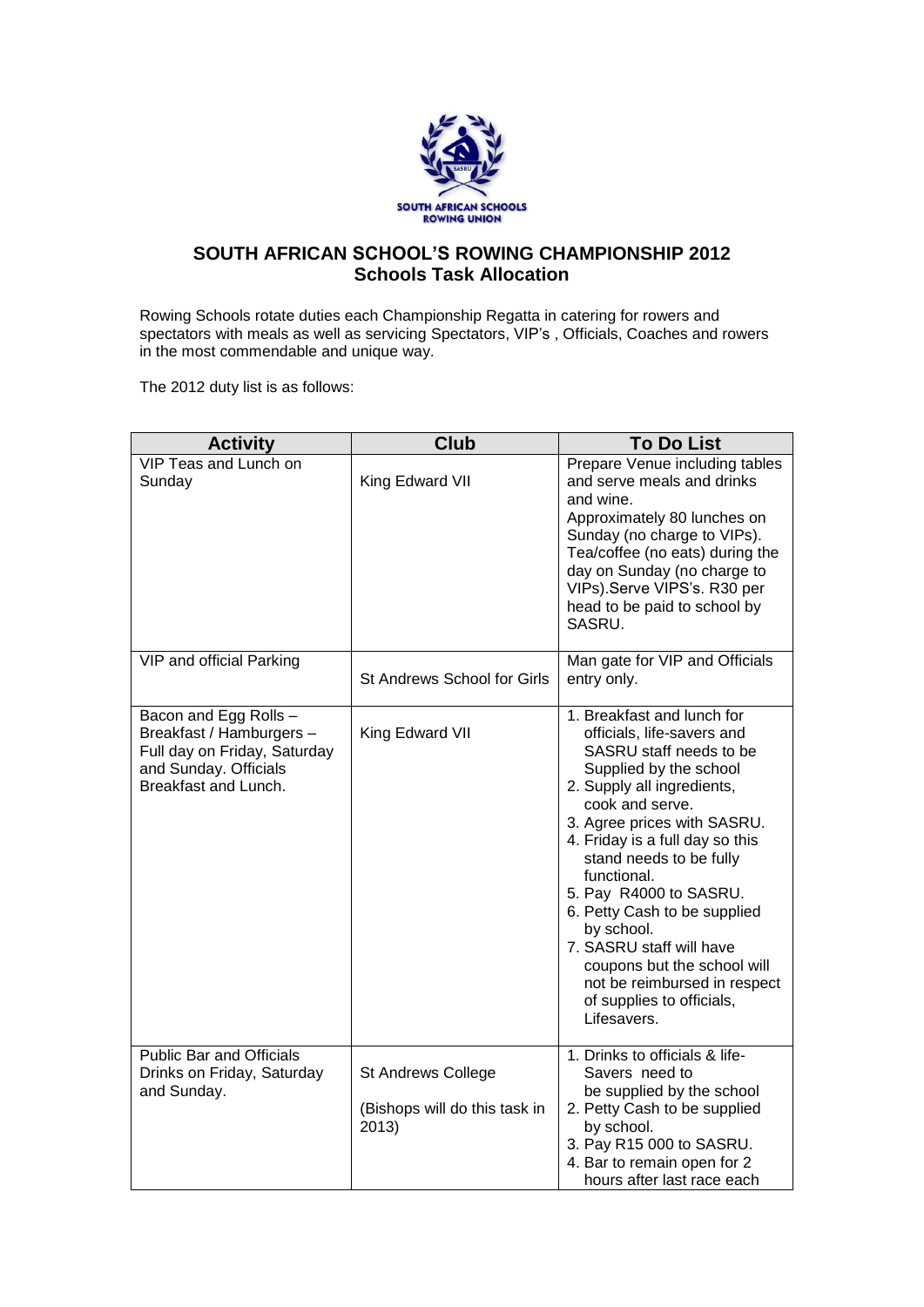|                                                 |                             | day. the school will not be<br>reimbursed in respect of<br>supplies to officials,<br>lifesavers                                                                                                                                                                                                                                                                                                                                                                                                                                                                                                                                                                     |
|-------------------------------------------------|-----------------------------|---------------------------------------------------------------------------------------------------------------------------------------------------------------------------------------------------------------------------------------------------------------------------------------------------------------------------------------------------------------------------------------------------------------------------------------------------------------------------------------------------------------------------------------------------------------------------------------------------------------------------------------------------------------------|
| <b>Pimms Stand</b>                              | <b>Holy Rosary School</b>   | 1. Petty cash to be supplied<br>by school.<br>2. Pay R6000 to SASRU                                                                                                                                                                                                                                                                                                                                                                                                                                                                                                                                                                                                 |
| Coldrink Sales. Friday,<br>Saturday and Sunday. | St John's College           | School to supply coldrinks<br>1.<br>and water.<br>2.<br>School to sell.<br>3.<br>Organise 2 x Mobi Cans; 1<br>x Freezer truck; and<br>Regatta Banners from ABI.<br>Ice for the Mobi Cans will<br>4.<br>need to be sourced.<br>5.<br>ABI will consider some<br>sponsorship, Discuss with<br>Regatta Convenor.<br>Pay R7000 to SASRU.<br>6.<br>Free waters to be supplied<br>7.<br>to officials and lifesavers.<br>SASRU staff will have<br>8.<br>coupons.<br>18 free still waters to be<br>9.<br>supplied per day to<br>Drugfree sport.<br>10. 6 free still waters to be<br>given to lifesavers for<br>dehydrated rowers at start<br>of regatta and then per<br>day. |
| <b>Entrance Gate</b>                            | St Andrews School for Girls | 1. All takings to SASRU.<br>2. Sell tickets and hand out<br>regatta programs.<br>3. 20% of gate takings to be<br>given to school manning<br>the gate.<br>4. Pre-sale tickets excluded.<br>5. Gate Duty will be required<br>for the full three days.<br>6. Man VIP gates & parking.                                                                                                                                                                                                                                                                                                                                                                                  |
| Sweet, Crisps, Popcorn/Tea<br>Sales, Pancakes   | <b>Holy Rosary School</b>   | 1. Pay R1200 to SASRU.                                                                                                                                                                                                                                                                                                                                                                                                                                                                                                                                                                                                                                              |
| Memorabilia Sales - T-shirts<br>etc.            | St Dunstan's                | 1. SASRU to supply all<br>memorabilia.<br>2. Only SA Champs<br>logo to be used.<br>3. SASRU to approve all<br>Memorabilia before being<br>ordered.<br>4. 20% of takings will go to<br>school.<br>5. Remaining profits and stock<br>to SASRU.                                                                                                                                                                                                                                                                                                                                                                                                                        |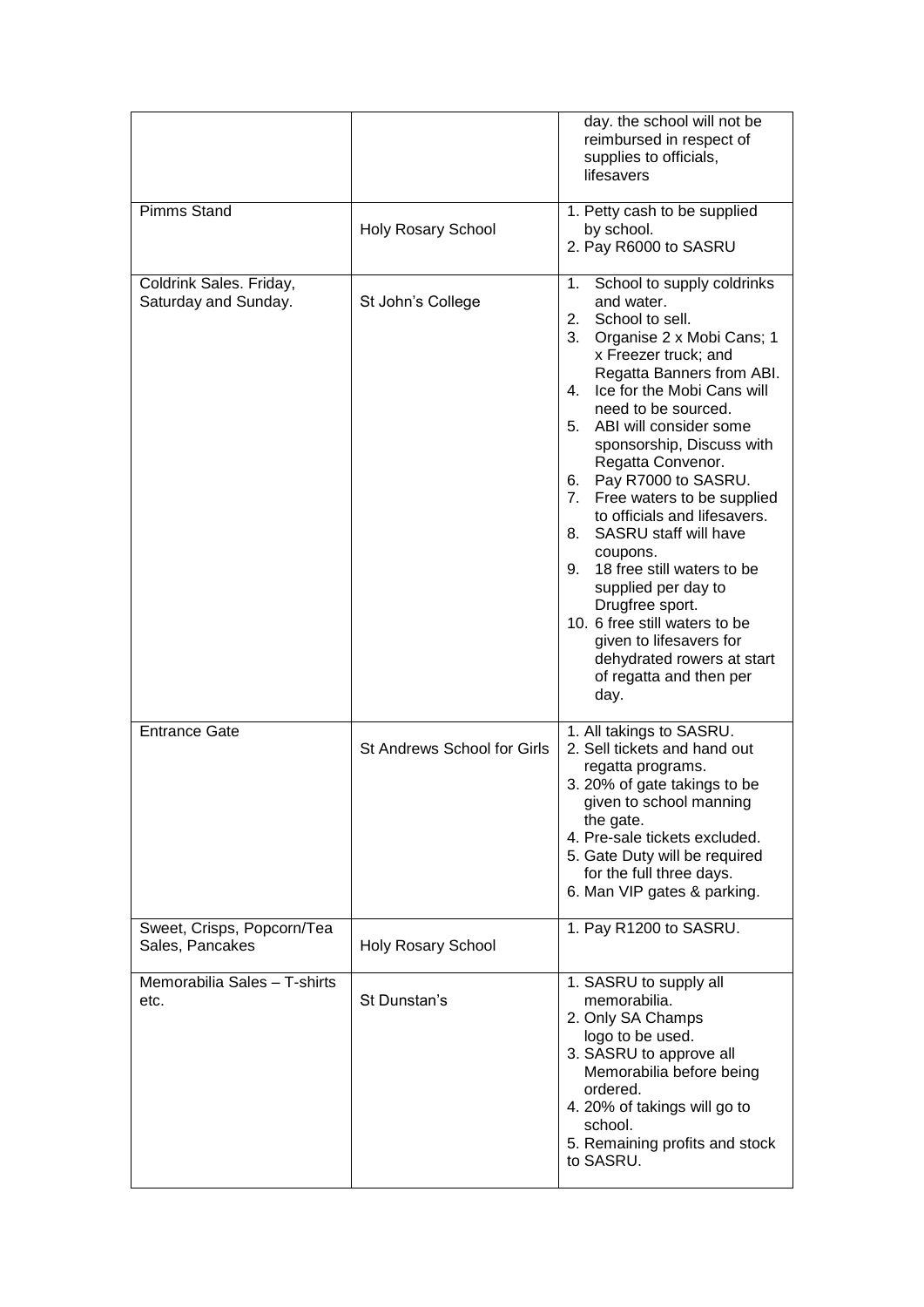| Jetty Duty                                     | St Benedict's               | 1. Confirm with Officials what<br>assistance they require.<br>2. All Officials Motor Boats<br>need to have the fuel filled<br>at all time.<br>3. Ensure that the fuel and oil<br>levels on the bank are<br>sufficient at all time.<br>4. No blades to be left on<br>jetties.<br>5. Petrol tanks to be kept full.<br>6. Petrol purchases will be<br>refunded by SASRU.   |
|------------------------------------------------|-----------------------------|-------------------------------------------------------------------------------------------------------------------------------------------------------------------------------------------------------------------------------------------------------------------------------------------------------------------------------------------------------------------------|
| Medals and Trophies at<br><b>Winners Jetty</b> | <b>St Georges Rowing</b>    | 1. Presentation of medals<br>and trophies at the<br>winner's jetty after each<br>final excluding Opens final.<br>(Fri / Sat and Sun).<br>2. Ensure that engraving on<br>all trophies has been done<br>before the event.<br>3. Sort out all medals; ties<br>and scarves in preparation<br>for the event.<br>4. Medals, Scarves and Ties<br>to be supplied by SASRU.      |
| <b>Prize Giving</b>                            | <b>SASRU Committee</b>      | 1 <sub>1</sub><br>Presentation table to be<br>setup on Sunday.<br>2.<br>Master of ceremonies<br>needs to be organized.<br>3.<br>Presentation agenda to be<br>setup and relevant<br>speakers organized.<br>4.<br>Gifts for VIPs to be<br>organized and billed to<br>SASRU (if any).<br>Collect and clean trophies<br>5.<br>before regatta.<br>Set up SASRU banner.<br>6. |
| <b>Trailer Parking</b>                         | St Andrews School for girls | 1 <sup>1</sup><br>Ensure that all trailers are<br>parked considerately so<br>as to accommodate as<br>many trailers in the area<br>as possible.<br>2. This task needs to start on<br>Thursday and Friday.                                                                                                                                                                |
| <b>Motor Boats</b>                             | Jamie Croly                 | 1. All Officials Motor Boats<br>need to be setup and<br>ready each day.<br>2. Ensure that petrol filled up<br>as required.<br>3. Source Motor Boats for the<br>Officials from the schools.                                                                                                                                                                              |
| Location - Mark out                            |                             | 1. This task needs to be                                                                                                                                                                                                                                                                                                                                                |
| spectator area.                                | St Albans                   | completed on the                                                                                                                                                                                                                                                                                                                                                        |